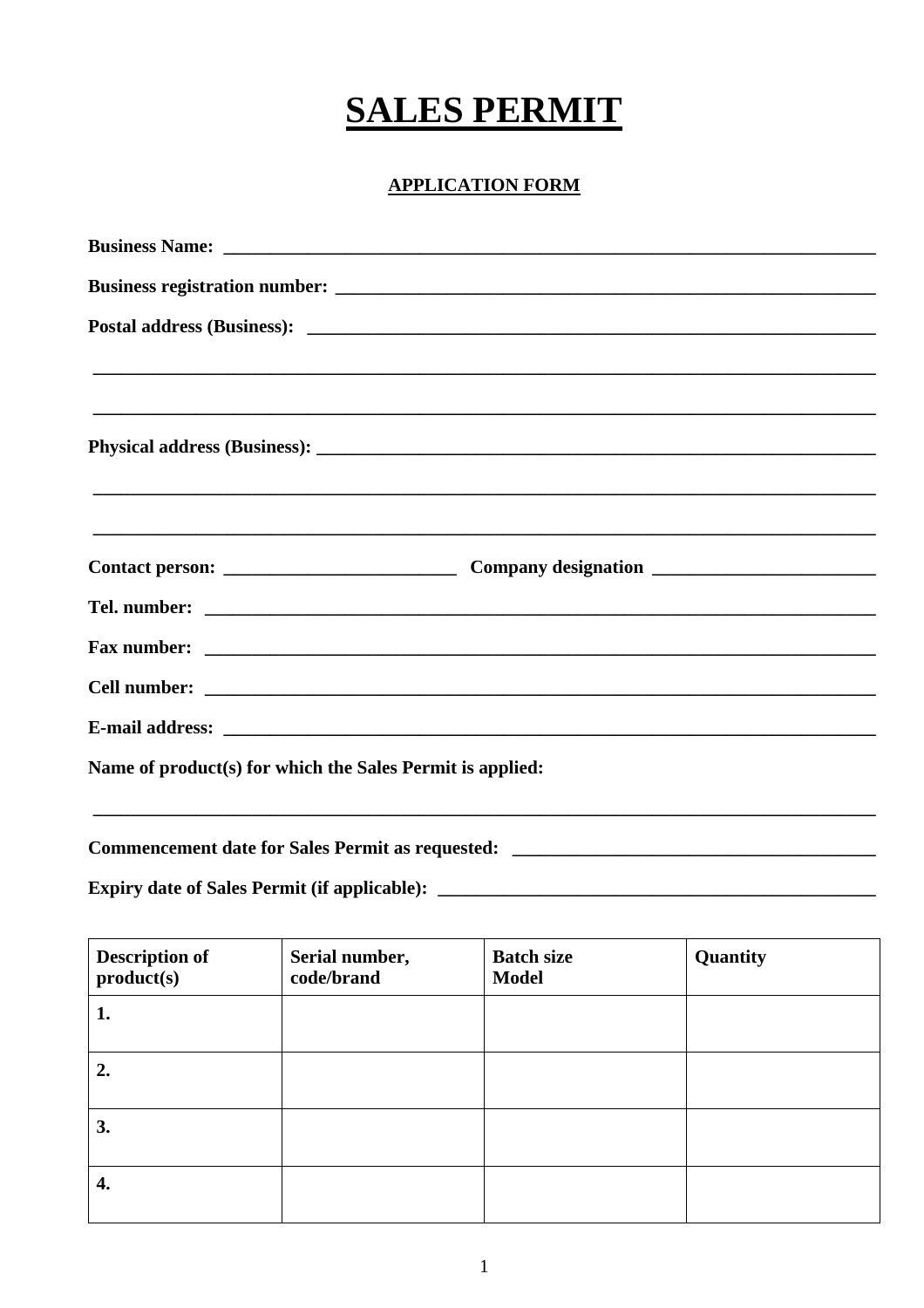| Additional relevant documentation (full description and number of pages)   |  |  |
|----------------------------------------------------------------------------|--|--|
|                                                                            |  |  |
| 2. $\overline{\phantom{a}}$                                                |  |  |
| $3.$ $\overline{\phantom{a}}$                                              |  |  |
| Non-refundable fee: R2 000,00. (Attach proof of payment.)                  |  |  |
| Details of manufacturer, builder or importer (if not the applicant):       |  |  |
|                                                                            |  |  |
|                                                                            |  |  |
| Batch details (if non-compliance on products is from more than one batch): |  |  |
|                                                                            |  |  |
| Batch 2.                                                                   |  |  |
|                                                                            |  |  |
|                                                                            |  |  |